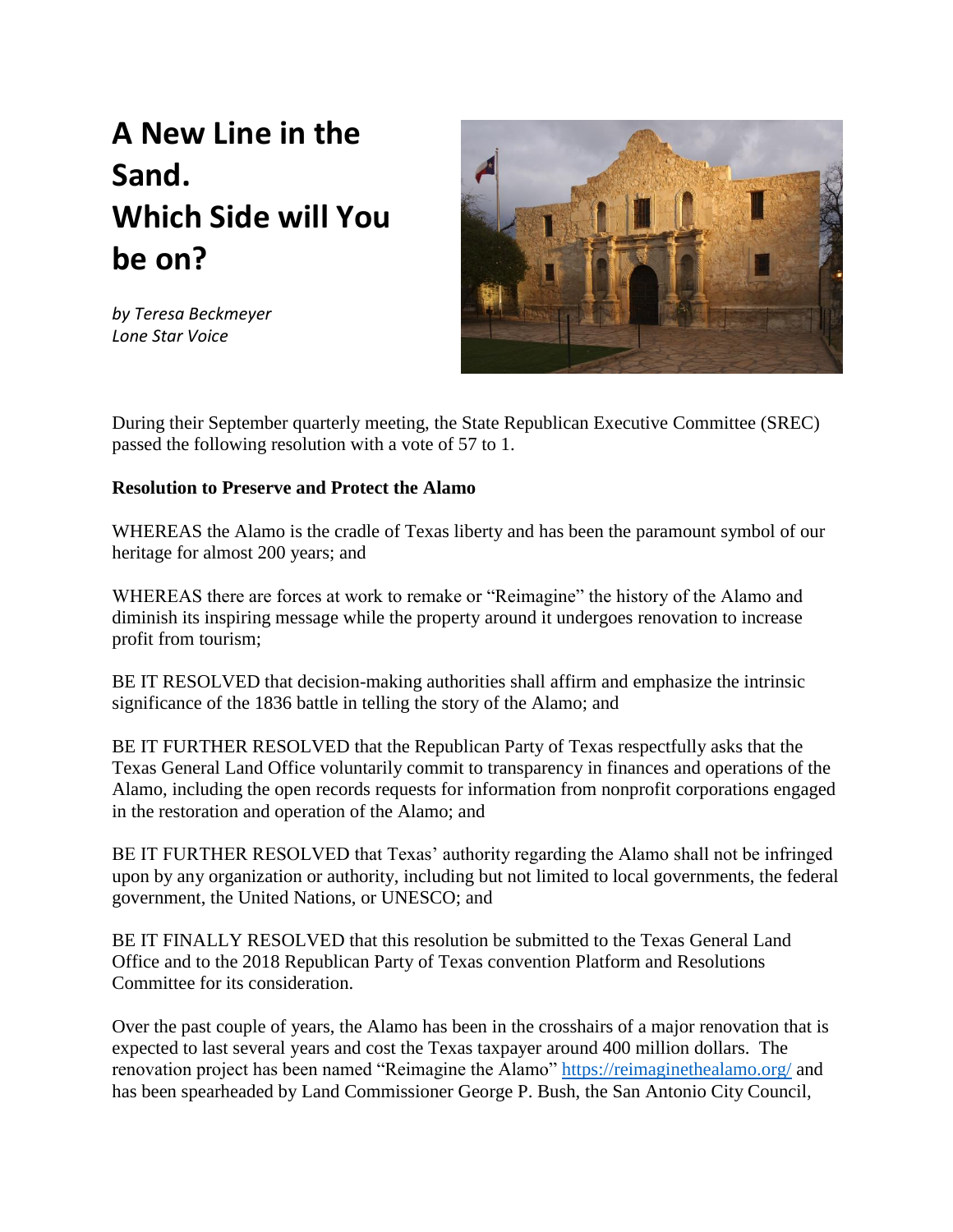and the Alamo Foundation. Financial support in the amount of  $$31,000,000$  in the  $83<sup>rd</sup>$  session and \$75,000,000 in the  $85<sup>th</sup>$  has been provided by the taxpayer through the Texas legislature. The project has grown from a little over 2 acres to over 9.

Although the Alamo became a World Heritage site under the previous land commissioner, big changes did not start occurring until the current commissioner took office in 2015.

In 2011, HB3726 by State Representative Leticia Van DePutte of San Antonio passed that would allow the Daughters to remain as custodians of the Alamo, but place the property under state oversight beginning September 1<sup>st</sup> of that same year. The DRT began overseeing the Alamo in 1905.

There was a lot of controversy surrounding this change in duties for the DRT, but one of the reasons that was given for the change is that the Alamo has some major structural issues that need to be addressed and that the Daughters would not be able to raise the funds needed to make these repairs. The custodial contract that the Daughters had with the state ended in July of 2015 after they were ordered out of that position in March of the same year by Commissioner Bush.

Governor Abbott also signed legislation that year changing the composition of the state's Alamo Advisory Board that removed the DRT's representative position and required the city of San Antonio and the GLO to work together as overseers of the Alamo. [http://www.expressnews.com/news/local/article/DRT-bids-farewell-to-110-year-Alamo-role-](http://www.expressnews.com/news/local/article/DRT-bids-farewell-to-110-year-Alamo-role-6376255.php)[6376255.php](http://www.expressnews.com/news/local/article/DRT-bids-farewell-to-110-year-Alamo-role-6376255.php)

From many people involved with the Alamo, there seems to be a lot of agreement that the repairs were going to be very costly and that it was probably better for the land office to oversee the restoration project, but what most don't agree with is the way in which the General Land Office (GLO) went about removing the Daughters. Allegedly, the Daughters woke up one day, went into their offices, but couldn't get in because the locks had been changed and property, including computers and artifacts, some of which didn't belong to the Daughters or the GLO, but to individuals, were locked inside and access was denied.

The Daughters took Commissioner George P. Bush to court and a settlement was reached in June of 2016 in which the GLO admitted that it didn't own the artifacts and agreed to reimburse the Daughters for \$200,000 in legal expenses. [https://www.texastribune.org/2016/06/24/bush](https://www.texastribune.org/2016/06/24/bush-reaches-settlement-former-alamo-managers/)[reaches-settlement-former-alamo-managers/](https://www.texastribune.org/2016/06/24/bush-reaches-settlement-former-alamo-managers/)

Over the past two years, yearly memorial ceremonies for those lost at the Alamo that have been taking place on the grounds of the Alamo have been stopped, and groups that have been laying memorial wreaths in commemoration of the Alamo fallen have been denied.

In May, the City of San Antonio voted to accept conceptual recommendations of the Master Plan of the Reimagine the Alamo project to move the cenotaph which is the monument depicting Travis, Bowie, Crockett and others, to an undisclosed place away from the grounds of the Alamo. <https://www.youtube.com/watch?v=R0kPksXYjII>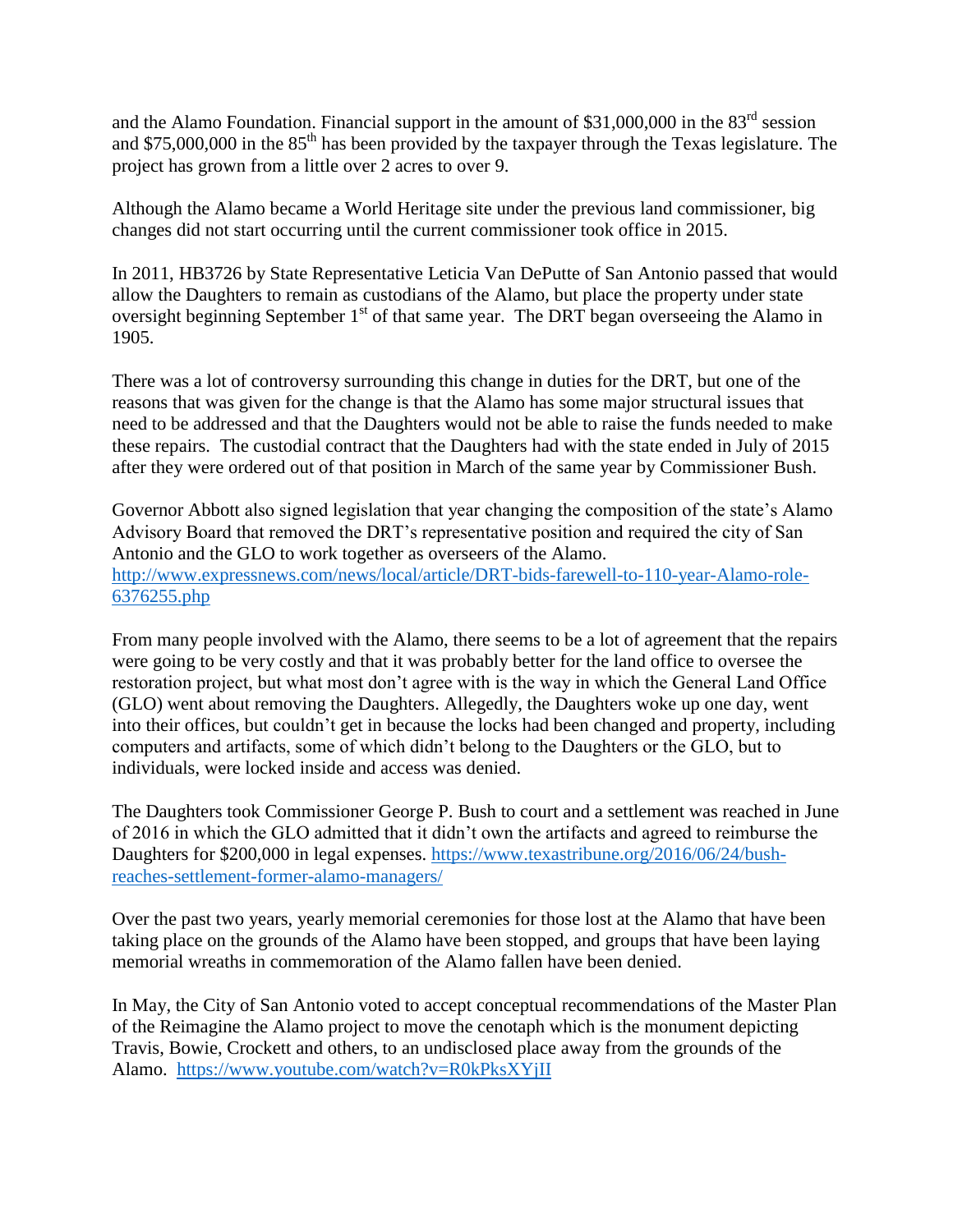Reimagine the Alamo began in 2015 with the design firm of Preservation Design Partnership (PDP) led by George Skarmeas who was in 2011 appointed to be the US committee member for UNESCO [https://www.aiaphiladelphia.org/news/george-c-skarmeas-appointed-us-national](https://www.aiaphiladelphia.org/news/george-c-skarmeas-appointed-us-national-commission-unesco)[commission-unesco.](https://www.aiaphiladelphia.org/news/george-c-skarmeas-appointed-us-national-commission-unesco)

As citizens started to review the plans for the project and questions were raised, townhall meetings started to take place in March of this year, regarding the Reimagine Project.

Citizens have major concerns over the change that seems to be taking place in regard to the significance of the Alamo in the history of our state. Mr. Skarmeas has been recorded on video during these townhalls saying that what happened at the Alamo that day in 1836 was only a very small part of the overall history of the site. The Alamo is also being referred to as the Mission San Antonio de Valero and its significance as a mission is being showcased.

In an article that he wrote in 2016, he referred to the Alamo as being owned by the citizens of the world, which is how world heritage sites are viewed according to UNESCO [http://whc.unesco.org/en/about/.](http://whc.unesco.org/en/about/) It's worth the time to read the article written by Mr. Skarmeas as it lays out exactly what the thought process is regarding the significance of the Alamo in the overall history of the state [http://www.mysanantonio.com/opinion/commentary/article/A-master](http://www.mysanantonio.com/opinion/commentary/article/A-master-plan-and-responsible-stewardship-for-the-8381108.php)[plan-and-responsible-stewardship-for-the-8381108.php.](http://www.mysanantonio.com/opinion/commentary/article/A-master-plan-and-responsible-stewardship-for-the-8381108.php)

At the time of this writing, it is rumored that Mr. Skarmeas is no longer the lead on this project, but Lone Star Voice has been unable to verify this. It also needs to be noted that the UN nor UNESCO have any decision-making authority for the Alamo. All authority for decisions regarding the property are under the GLO and the City of San Antonio for portions owned by the City of San Antonio.

Another concern that is being voiced is the fact that there have been several open records requests filed with the GLO and the several non-profits, which receive large amounts of taxpayer dollars from the GLO, that have gone unfulfilled. These non-profits are working with the GLO and the City of San Antonio on the Alamo project. Citizens want to know where and how their money is being spent.

The GLO says that it is complying and the agency itself may well be, but the rub seems to be with the non-profits. It seems there is an opaque law that allows non-profits who are receiving large sums of taxpayer dollars to withhold records.

The Alamo is one of the most important, if not the most important, monument to the history of our state. Without the battle, there would be no Texas as it is today and there would be no people of Texas as they are today.

Most people agree that monies are needed for the restoration of the Alamo and the plan to bring the Alamo site back as closely as possible to the original battlefield as it was in 1836 is a great idea, but what is not being agreed with is the lack of transparency to the taxpayer nor the way in which it seems those guiding the project want to homogenize its history for all "citizens of the world".